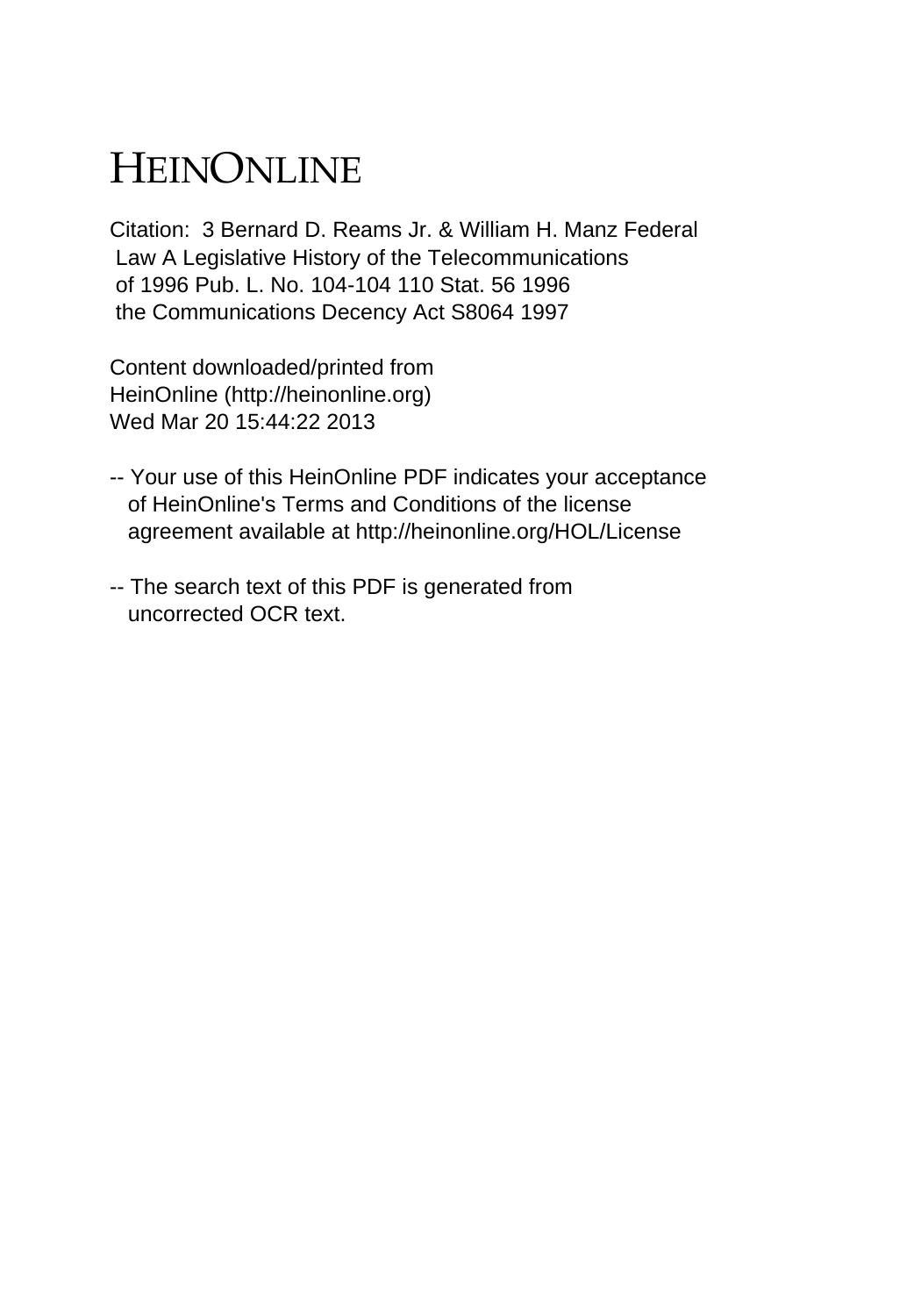The PRESIDING OFFICER. Are there any other Senators in the Chamber de-<br>siring to vote?

The result was announced-yeas 83. nays 4, as follows:

(Rollcall Vote No. 247 Leg.) **VEAS-83** 

| ibraham          | Feinroid        | Lieberman                |
|------------------|-----------------|--------------------------|
| aka ka           | Fetnatoin       | Lott                     |
| <b>lancus</b>    | Ford            | Lutar                    |
| iennett.         | Frist           | Mack                     |
| linguman         | Glenn           | McCain                   |
| hood             | Graham          | McConnell                |
| iradley          | Grems           | Mikulaki '               |
| lreanz           | <b>Grassiev</b> | Moseley-Braun            |
| bova.            | Gregg           | Mornihan                 |
| محط              | Harkin          | Morkowski                |
| Bumpers          | Hatch           | <b>Nickles</b>           |
| lturns           | Hatfield        | Packwood                 |
| <b>Campboll</b>  | Heflin          | Pall                     |
| <b>The first</b> | <b>Hollings</b> | Presier                  |
| Conta            | Hutchisca       | Prvor                    |
| Cochran          | Inhofa          | Robb                     |
| mac.             | Inoure          | <b>Rockefeller</b>       |
| <b>Contract</b>  | <b>Jeffords</b> | Roth                     |
| ملحت             | Johnston        | Sentorum                 |
| D'Amato          | Kassebaum       |                          |
| Daachle          | Kempthorne      | <b>Barbanes</b>          |
| DeWine           | <b>Earrey</b>   | <b>Birnon</b>            |
| Dodd             | Eerry           | <b>Braith</b>            |
| Dolo             | Kohl            | <b>Snown</b>             |
| Domenici         | Kyl             | Thompson                 |
| Dorgan           | Lantenberg      | Thurmond                 |
| <b>Rxon</b>      | Leahy           | Warner                   |
| <b>Faircloth</b> | Levin           | Wellstone                |
|                  | $NAY8-4$        |                          |
| Brıd             | Murray          |                          |
| Clorton          | Reid            |                          |
|                  | -------         | $\overline{\phantom{a}}$ |

NOT VOTIN Helms<br>Kennedy **Specter**<br>Bievens Biden<br>Bozer Coverdell Shelby<br>Simpso

So the amendment (No. 1267) was agreed to

Mr. DOLE. Mr. President, I call for the regular order, thereby making the<br>pending business amendment No. 1255.<br>The PRESIDING OFFICER. Regular

order has been called.

AMENDMENT NO. 1265, AB MODIFIED

Mr. DOLE. I send a modification of<br>my amendment to the desk. This has<br>been agreed to by the Democratic lead-

er and the managers.<br>The PRESIDING OFFICER. The Senand resolutive or factor. The sen-<br>ator has the right to modify the<br>amendment. The amendment will be so modified.

The amendment (No. 1255), as modi-

The amendment (No. 1255), as modi-<br>
fled, 186 follows:<br>
The amendment (No. 1255), as modi-<br>
on page 9, strike lines 4 through 12 and in-<br>
set the following:<br>
on page 9, strike lines Art, the Commission shall<br>
equation of alley, considerable by this Act), modify any<br>provision of the Modification of Final Judgment that it administers.

ment that it administers.<br>
(d) GTE CONSENT DECREE.-This Act shall<br>
supersede the provisions of the Final Judgment entered in United States v. GTE Corp...<br>
No. 89-1296 (D.C. D.C.), and such Pinal Judgment and States Corp...

nont shall not be enforced after the effective<br>date of this Act.<br>On page 40, line 9, strike "to enable them"<br>On page 40, line 9, strike "to enable them"<br>and insert "which are determined by the

commission to be essential in order for Americans

Americans<sup>11</sup>. On page 40, beginning on line 11, strike<br>
"Nation. At a minimum, universal service<br>
shall include any telecommunications service<br>
ioss that" and insert "Nation, and which".<br>
On page 70, between lines 21 and

the following:

**GO LORGER DERFOULATION FOR SMALL** CABLE COMPANIES.-Section 623 (47 U.S.C.<br>543) is amended by adding at the end thereof the following: "(m) SPECIAL RULES FOR SMALL COMPA-

NIE

"(1) IN GENERAL.—Subsection 9a), (b), or (c)<br>does not apply to a small cable operator with respect to

respect to --<br>
"(A) cable programming services, or<br>
"(B) a basic service tier that was the only<br>service tier subject to regulation as of December 31, 1994,

in any franchise area in which that operator

in any franchise area in which that operator<br>serves 35,000 or fewer subscribers.<br>"(2) DEFINITION OF SMALL CAELE OPERATOR...TOR...-For purposes of this subscribing the<br>minimal cable operator in means a cable operator in th

 $``$ (e) n page 71, line 3, strike "(c)" and insert

 $\cdot$ (d)

The second of the lines of through lines of the following:<br>
On page 79, strike lines 7 through lines in the following:<br>
and the following:<br>
modify its realses the multiple ownership set<br>
(b) in the restrictions on the<br>
(a Þ

exercise...<br>
Second CONSTRESS TO THE COMMUNITY CONTINUES (2) RADIO OWNERSHIP. The Commission<br>
fall modify its rules set forth in 47 CFR<br>
73.3555 by elliminating any provision limiting which multiper<br>
the number of AM or FM thereby harm competition. Nothing in this considerate section ahall require or prevent the Commission from modifying its rules contained in all CFR 73.3555(c) governing the ownership of both a radio and television broadca

 $(3)$ 

On page 79, line 18, strike "(3)" and insert

On page 79, line 21, strike "(4)" and insert  $(5)$ 

On page 79, line 22, strike "modification reon page (3), time  $\omega$ , surise into unications<br>fications required by paragraphs (1) and insert "modi-<br>fications required by paragraphs (1) and (2)".<br>On page 117, line 22, strike "REGULATIONS," and insert "REGULATIONS, ELIM NATION OF UNNECESSARY REGULATIONS<br>AND FUNCTIONS.".

AND FUNCTIONS."<br>On page 117, line 23, strike "(a) BIENNIAL<br>REVIEW...." before "Part".<br>On page 118, between lines 20 and 21, insert

the following: (b) ELIMINATION OF UNNECESSARY COMMIS-

(b) ELIMINATION OF UNISESSANT COMMESSION RECULATIONS AND FUNCTIONS.<br>(1) REFEAL SETTING OF DEPRECIATION<br>RATES...-The first sentence of section 220(b)<br>(47 U.S.C. 220(b)) is amended by striking<br>"shall prescribe for such carri

services under the law of any State to assist<br>services under the law of any State to assist<br>while so employed or engaged in conducting<br>an audit for the Commission under this sec-<br>services and proposition and the commission

stium.<br>(5) MODIFICATION OF CONSTRUCTION PERMIT (3) MODIFICATION of CONSTRAINING CONTROLLER SEQUIREMENT.—Section 319(d) (47 U.S.C.<br>319(d)) is amended by striking the third sentence and inserting the following: "The Commission may waive the requirement for a construction permit with respect to a broad-

construction permit with respect to a broad-<br>construction permit with respect to a broad-<br>casting station in circumstances in which it<br>deems prior approval to be unnecessary. In<br>those circumstances, a broadcaster shall fil

broadcast atatom expires at the end of unit<br>period, notwithstanding any provision, term, or condition of the license to the contrary."<br>(7) EXPEDITING INSTRUCTIONAL TELEVISION<br>FIXED EXPUTES PROCESSING... The Commission<br>shal the instructional television fixed service

action.<br>(8) DELEGATION OF EQUIPMENT TESTING AND CERTIFICATION TO PRIVATE LABORATORIES.-<br>Section 302 (47 U.S.C. 302) is amended by add-

Section 302 (41 U.S.C. 302) is amended by adding<br>in gat the end the following:<br> $(1)$  and the following:<br> $(1)$  authorize the use of private organiza-<br>tions for testing and certifying the compli-<br>ance of devices or home ele

computation; and conditions and galaxies and "(3) establish such qualifications and "(3) establish such private organizations, testing, and certification

pinka. We LICENSE MODIFICATION UNITS (2) MARINO LICENSE MODIFICATION UNITS (2014) And all and the state of a public linearing, " and inserting "unless".<br>
And the string "unless". And inserting "unless".<br>
AND AREAAFT PADIO

HeinOnline -- 3 Bernard D. Reams, Jr. & William H. Manz, Federal Telecommunications Law: A Legislative History of the Telecommunications Act of 1996, Pub. L. No. 104-104, 110 Stat. 56 (1996) including the Communications Decency Act S8064 1997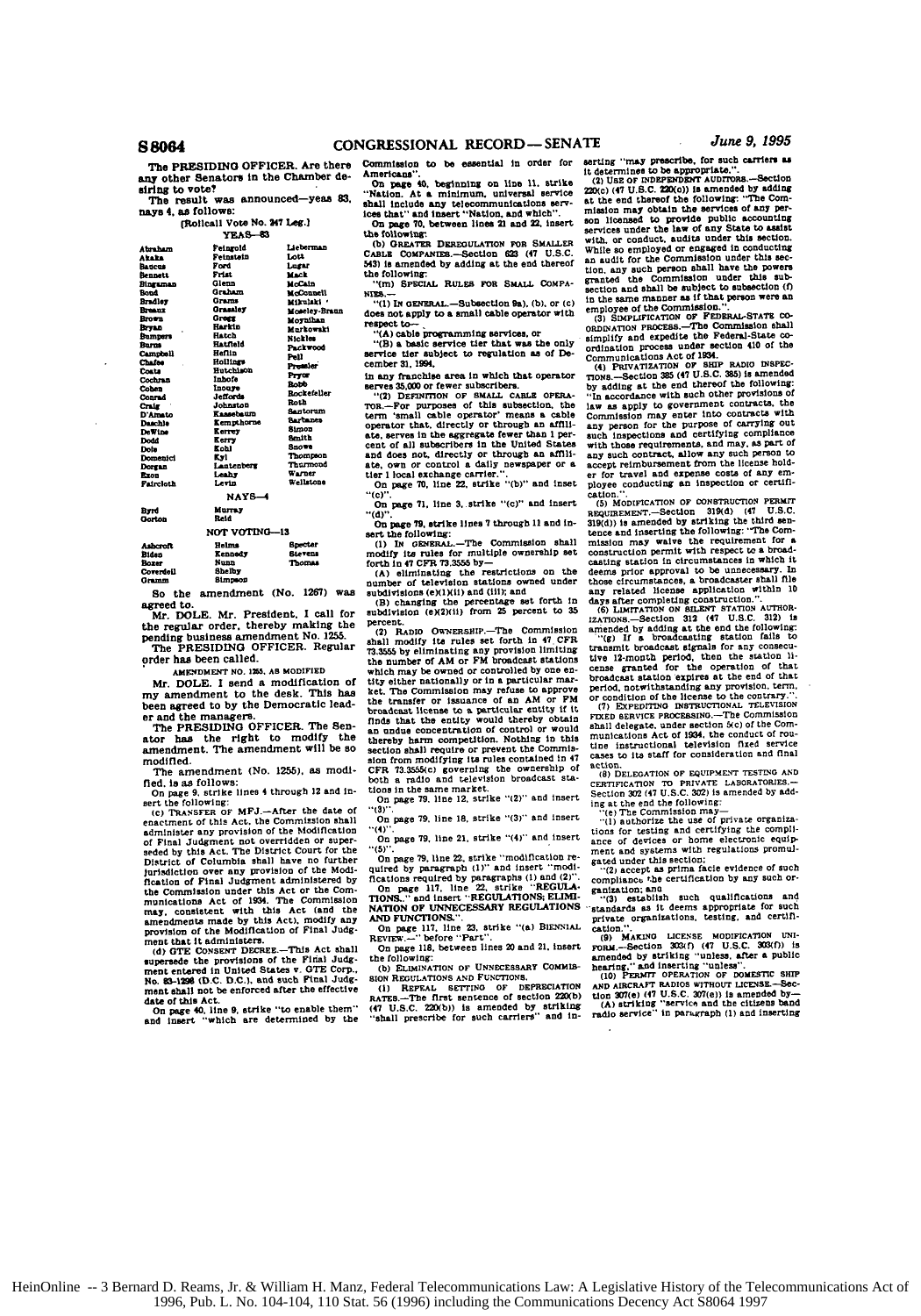*June* **9, 1995 COI**

"Service, citizens band radio service, domes- tic **ship** radio service, domestic alrcraft radio **service,** and personal radio service"; and

(B) striking "servIce' **and** 'citizens band radio service' **"in** paragraph **(3)** and inserting "service'. 'citizens band radio service'. **'do-**mastic **ship** radio service', domestic aircraft radio **service',** and 'personal radio service' **". (11)** EXPEDITED *L, IN* **O FOR FIXED** MICRo-

wAVaE SAVICE.Secton **309(b)(2)** (47 **U.S.C. C9b)(2)) is** amended **by** strking subpar**graph (A)** and redesignating subparagraph **(B)** through **(0) as (A)** through (Fi. respec- **tively.** (12) **ELOnSATE** FCC Jti **DIbtTIOS** OVER Gov-

ERNMENT-OWNED SHIP RADIO STATIONS.—<br>(A) Bection 305 (47 U.S.C. 305) is amended<br>by striking subsection (b) and redesignating<br>subsections (c) and (d) as (b) and (c), respec-

tively.<br>
ISO Section **382(2)** (47 **U.S.C. 382(2))** is<br>
unended by striking "except **a** vessel of the<br>United States Maritime Administration, the<br>
Inland and Coastwise Waterways Service. or

INATION PROCEDURES.--<br> **(A)** Section 4(fWHXN) (47 U.S.C. 4(fX4XB)<br>is amended by striking "transmissions. or in<br>the preparation or distribution of any publication used in preparation for obtaining amateur station operator licenses." and in-

sorting "'transmision". **(B)** The Commission shall modify Its rules governing the amateur radio examination process **by** eliminating burdensome record maintenance and annual financial certifl-

cation requirements.<br>(14) STREAMLINE NON-BROADCAST RADIO LI-<br>CENSE BENEWALS.-The Commission shall **CSHSE RENEWALS-The Commission** modify its rules under section 309 modify its rules under **section 309 of** the Communlcations Act of **1934** (47 **U.S.C. 309)** relating to renewal of nonbroadcast radio **li- cense** so **as** to streamne or eliminate com**palative** renewal hearings **where** such **hear-** ings **are** unnecessary or unduly burdensome. **On pags 11.** between lines 21 **and 22.** Insert

the following:<br> **(3) REGULATORY RELIEF....**<br> **(1) STREAMLINED PROCEDURES FOR CHANOES<br>
IN CHAROZS, CLASSIFICATIONS, REGULATIONS.** IN CHARGES, CLASSIFICATIONS, REGULATIONS,

**(A)'** Section **2D(a)** (4? **U.S.C. 204(a)) Is**

amended- **(1) by** striking "13 months" the first **place** it **appears** In paragraph (2)(A) **and** inserting

**"5** months": (Ii) **by** Strlking "effective." **and** all that **foUows** In paragraph **(2A)** and inserting **"ef**fective."; **and liii)** by adding **ft** the **end** thereof the fol-

**lowin.**

"(2) **A local** exchange carrier may **file** with the Commission a nsw or revised charge, classification, regulation, or practice on **<sup>a</sup>** stimnlined **beas.** Any such charge, **classi-**fication. regulation. or practice shall be deemed lawfl **and** Shall **be** effective **7** days (in the cas **of a** reduction In rates) or **15 days** (In .the cas of **an** increase **In** rates) *after* the date on which it **is** filed with the Ccanmisslon unlns the **Commission** takes action **under** paragraph **(I)** before the end of that **1-day"** or **IS-day** period. **as Is** appro- **pix'ate,".**

**(5)** Section **25(b)** (47 **U.S.C. 206(b)) is** mended--

**(l)** by striking "12 months" the first place it appears in paragraph (1) and inserting months"; and

months": and **(li) by** striking **"filed,** and **all** that follows

in paragraph (1) and inserting "filed.".<br>
(3) EXTENSIONS OF LIKES UNDER SECTION 21;<br>ARMIS BEPORTS...-Notwithstanding section<br>
305, the Commission shall nermit any local

exchange carrier- **(A)** to **be** exempt from the requirements of **section 34 of** 'the Comunications Act of **1M for** the extension of **ay line;** and

**(1)** to **file** cost allocation manuals and **ARMIS** reports annually, to the extent such carrier Is required to **file** such manuals or reports.<br>(3) FOREBEARANCE

(3) POREEXARANCE AUTHORITY NOT LIM-<br>
(TED.—Nothing in this subsection shall be<br>
construed to limit the authority of the Com-<br>
mission or a State to waive, modify, or fore-<br>
bear from applying any of the requirements<br>
to w under **any** other provision **of** this Act other

on page 118, line 20, strike the closing On page **118.** line **20.** strike the closing quotation marks and the second period. On page **118.** between lines **20** and 21. Insert the following:

Co. CLASSIFICATION OF CARRERS.-In<br>classifying carriers according to 47 CFR 32.11<br>and in establishing reporting requirements<br>pursuant to 47 CFR part 43 and 47 CFR 49.903,<br>the Commission shall adjust the revenue re-<br>release

thereafter. This subsection shall take effect<br>on the date of enactment of the Tele-<br>communications Act of 1995.".<br>On page 119, line **4**, strike "may" and insert<br>"shall".

**On** page 120, between lines **3** and 4. insert the following: **"(c)** *END OF* **REOULATION PROCEss-Any**

telecommunications carrier, or **class of** tele-communications carriers. may submit **a** petition to the Commission requesting that the Commission exercise the authority granted **under** this section with respect to that **car**rier or those carriers, or any service offered **by** that carrier or carriers. Any such petition **shall be** deemed granted if the Commission **does** not deny the petition for failure to meet the requirements for forehearance under sub-**section ia)** within **90** days after the Commission receives it, unless the 90-day period is<br>extended by the Commission. The Commission<br>sion may extend the initial 90-day period by<br>an additional 60 days if the Commission finds<br>that an extension is necessary to meet the **requirements of subsection (a). The Commission may grant or deny a petition in while or in part and shall explain its decision in writlng.**

**On** page **120.** line 4. strike **"i)** and insert

**"(d)".** On page *53,* after line **25,** insert the following:

SEC. **107.** COORDINATION **OR TESCCOIUNI. CATIONS NrWORI.LBVEL** INTER- OPERABIIry.

 $(a)$  IN GENERAL-To promote nondiscrim-Inatory **access** to telecommunications net- works **by** the broadest number of **users** and vendors of communications products and services through--

**(1)** cordInated telecommunications net- work planning and design **by** common **car-risrs** and other providers of telecommuni-cations services, **and**

(2) interconnection **of** telecommunications networks, **and** of devices with such networks. to ensure the ability of **users** and Information providers to seamiessly and trans-parentiy transmit **and** receive Information between and across telecommunications networks.

the Commission may participate, in **a** manner consistent with its authority and **prac**tics prior to the date of enactment **of** this Act, in the development **by** appropriate voluntary industry standards-setting organiza-<br>tions to promote telecommunications net-<br>work-level interoperability.<br> **i i b** DEFINITION OF TELECOMMUNICATIONS<sup>1</sup>

NETWORK-LEVEL INTEROPERABILITT.-As used<br>in this section. the term "telecommuni-<br>cations network-level interoperability" means the ability of 2 or more telecommunications networks to communicate and Inter-act In concert with each other to exchange information without degeneration.

**(C0 COMMISEION' AUTHORrTY NOT** LIM. rED.-NothIng in this section shall **be** con**strued as** limiting the existing authority of the Commission.

On page *66.* line **13.** strike the closing quotation marks and the second period. On **page** *66,* **between** lines **13** and **14,** insert

tollowing **"(6) ACQUISITIONS; JOINT VENTURES; PART-<br>NERSHIPS: JOINT USE OF FACILITIES.-**

**NERSHIPS; JOr'T USE OF FACILITIES.- "(A) LOCAL EXCHANOE CARRIERS.-No** local exchange carrier or any **affiliate** of such car-rier owned **by.** operated **by,** controlled **by,** or under common control with such **carrier** may purchase or otherwise acquire more than a **10** percent financial Interest, or any management interest. **In** any cable operator providing cable service within the local **ex-**change carrier's telephone service area. **"(h) CABLE OPEHATORS.-No** cable operator

or affiliate of a cable operator that **is** owned **by.** operated **by.** controlled **by.** or under com-**mon** ownership with such cable operator may purchase or otherwise acquire, directly or in-<br>directly, more than a 10 percent financial in-<br>terest, or any management interest, in any<br>local exchange carrier providing telephone exchange service within such cable opera-"s franchise area.<br>"s franchise area.<br>"(C) JOINT VENTURE.—A local exchange

"(C) John VENTURE...A local exchange carrier and a cable operator whose telephone<br>service area and cable franchise area, respectively, are in the same market may not<br>entitly in the same matched method of the series of the

cations services within such market. **"(D)** EX cEPION.-Notwithstanding sub-paragraphs **(A).** IS). and **(C) of** this **para**graph, a local exchange carrier (with respect to **a** cable system located In its telephone service area) **a** cable operator (with respect to the facilities of **a local** exchange carrier used to provide telephone exchange service **in** its cable franchise area) may obtain **a** controlling Interest **in.** management Interest in. or enter into **a joint** venture or partnership with such system or facilities to the extent that such system or facilities only serve **in-**corporated or unincorporated-

**"(i)** places or territories that have fewer than **50,900** inhabitants; and

**"i) are** outside an urbanized **area,** as **de-** fined **by** the Bureau of the Census.

**"(M) WAIVER.-The** Commission may waive the restrictions of subparagraph **(A)**, **(B)**, or **(C)** only if the Commission determines that,  $\mathbf{b}$  or the nature of the market served by the affected cable system or facilities

used to provide telephone exchange service-<br>"(i) the incumbent cable operator or local<br>exchange carrier would be subjected to<br>undue economic distress by the enforcement

of such provisions, **"(li)** the system or facilities would not be economically viable **If** such provisions were enforced, or

"(it) the anticompetitive effects of the proposed transacton *are* clearly outweighed in the public Interest **by** the probable effect of the transaction in meeting the conven- lence and **needs** of the community to be served.<br>
"(F) JOINT USE.-Notwithstanding subpara-

graphs **(A). IB). and (Ci. a** telecommuni-cations carrier may obtain within such **car**rier's telephone service area. with the con-currence of the cable operator on the rates. **terms,** and conditions, the use of that portion of the transmission facilities of such a cable system extending from the last multiuser terminal to the premises of the capacity that the cable cable operator uses to provide its own cable

the **Panama** Canal **Company.". (13) MODIFICATION OF AMATEUR** RADIO EXAM-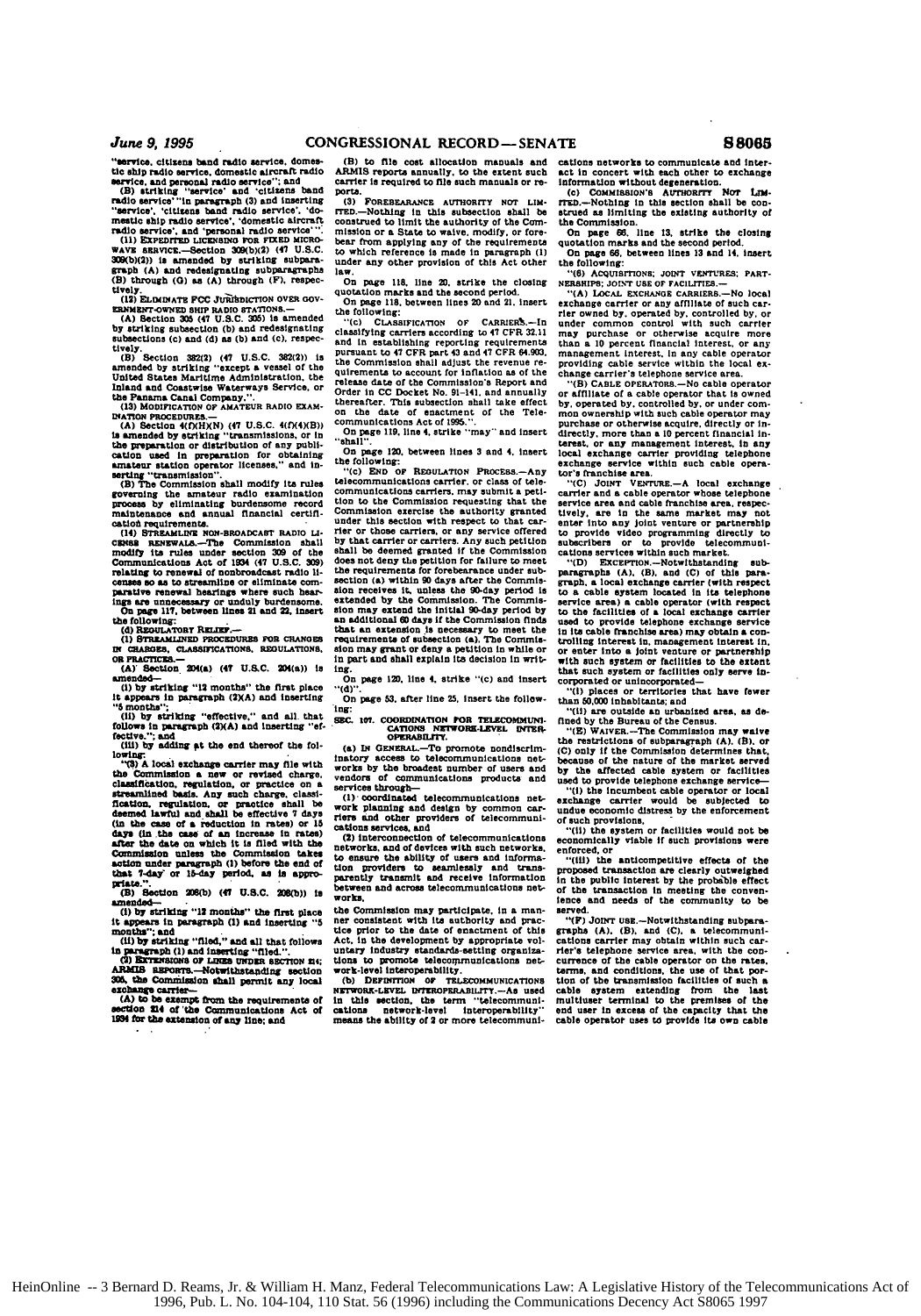shall **provide** nondiscriminatory **access** *to* except in rural areas where competi- text of Senator **HOLLINOS'** and **my** any other telecommunications carrier re-

paragraph affects: (i) the authority of a local crease competition, the universal serv- vote, and limiting the time to about tranchising authority (in the case of the pur- ice section and other pieces recognize half an hou chase or acquisition of a cable operator, or a the fact that competition will not work Mr. KERREY. Mr. President, I have<br>joint venture to provide cable service) or a everywhere. This is especially true in to object until I renomission of a cable operator, or a the fact that competition will not work Mr. KERREY. Mr. President, I have joint venture to provide cable service) or a everywhere. This is especially true in to object until I have a c **tion of a local** exchange carrier, or a joint The third important safeguard will both amendments separately, but not ice) to approve or disapprove a purchase. **ac-**

set and one of the carrier in that after 3 years.<br>In the services offered by the carrier in that after 3 years.<br>In the Senator REREY and an opportunity to look at the research operator in that area.".<br>In the senator in the

Notice that the construct of problem in the important part of building a seamless, while the continuation or renewal of problem in the construction infrastructure. Initial, I would support the request and local marketing In custom or enewal of any television hational information infrastructure alocal marketing agreement that is in effect that will leapport education, business, hope the Senator from Nebraska will, on the date of enectment t

and **Mr.** DASCHLE. Mr. President, Sen-<br>ator HOLLINGS and I have crafted a<br>package of provisions designed to ator HOLLINGS and I have crafted a lation, but also the financial security That also is an important issue and I package of provisions designed to of American consumers. It recognizes want that issue debated. I will forego regulation. These safeguards are de-<br>regulation. These safeguards are de-<br>signed to protect consumers by expand-<br>consumers from unreasonable and un-<br>the not E The Sanator is correct. he Example to protect consumers by expand-<br>Ing services and keeping them afford-<br>able. **b 652 b 652 c**  $\frac{1}{2}$  **b 652 c 653 c 653 c 65 c 65 c 652 c 65 c 65 c 6 c 6 c 6 c**

First, it improves the cable rate reg-<br>ulation provisions in the bill without adopted.<br>ulation provisions in the bill without adopted.<br>the second center of the assistant legislative clerk pro-<br>tony changes that will spur compromising the important deregula-<br>tory changes that will spur competi- Mr. DOLE. I ask that the vote occur ceeded to call the roll.<br>tory changes that will spur competi- on this amendment at 12 noon and that Mr. HOLLINGS

Specifically, the amendment im- $\frac{\text{MIR}}{\text{MIR}}$ . KERREY. Reserving the right to proves the cable rate regulation provi-<br>sion of the committee bill by strength- $\frac{\text{MIP}}{\text{MIP}}$ . DOLE. This is Dole and Daschle proves the cable rate regulation provi-<br>sion of the committee bill by strength-<br>ening the bad actor test. Rates for the combined.<br>Mr. LEAHY. Mr. Presidenting the bad actor test. Rates for the combined. ening the bat occur text of cable service will be Mr. HOLLINGS. It is the leadership stand that some negotiations were<br>found unreasonable only if they signifi- amendment-Dole-Daschle amend- going on while we were in the qu spect was a cancel the national average rate mendment—Dole-Daschle amend- going on while we were in the quorum<br>cantly exceed the national average rate ment. Call.<br>for commarable cable service for sys-<br>for commarable cable

regulate a cable company only after a Mr. DASCHLE. For the information of the Senator from North Dakota. on telephone company begins to provide of all Senators. this is the combination VtII(c) and others.

services. A cable operator that provides ac- cable and telephone companies cess to such portion of its transmission fa-<br>clilities to one telecommunications carrier parting through hugouts and mergential eliminate each other as potential com-<br>amendments, we have simply combined<br>petitors through buyoute and mergers, them. I think everyone is aware of the<br>except in rural areas where competi- text of Senator HOLLINGS' and my<br> **such portion of** its **transmission facilities** *to* **tion may not be viable.** This **Is an Ir- amendment. We would be happy to** any other telecommunications carrier re-<br>questing such access.<br>"G) Savivas clause whothing in this overall goal of this legislation is to in-Fortant distinction to make. While the share it with anybody. That is all we overall goal of this legislation is to in- are doing, combining them into one crease competition, the universal serv- vote, and limiting the time

The third important safeguard will not the allowing small telephone companies to together. equisition, or joint venture; or "(ii) the and-<br>unit bom distance service providers relief on the state of the state of the way as described in sections as the<br>relief of the method in section of the state of the method in ices to approve or disapprove a purchase. ac-<br>subwerfation, or joint venture; or "(ii) the anti-blockly market local exchange service Mr. BUMPERS. Will this require a<br>trust have, as described in section 7(a) of the with lo nother than small cable systems, determined telephone exchange, while preserving would be the last vote if we can work<br>on a per-channel basis as of June 1, 1955, and the competitive balance between the out. If not, we will On page 70, line 21, strike "area." and in-<br>sert "area, but only if the video program- the prohibition on joint marketing Mr. DOLE, I withhold that reques

**(3) LOcAL** *Ag:* **KE'i aOREEs.Lv.--Nothing** age. Ensuring interoperability is **an** quest is withdrawn. on the deposit outcation, business, will contained and and and and and and and and and hospitals. This provision will not as well.

Act of 1995, whichever is earlier."<br>
This amendment recognizes My understanding, and I have agreed<br>
"that serves greater than 5 percent of the na-<br>
that serves greater than 5 percent of the na-<br>
and the need to help small On page **88.** line **5.** after "carrier" insert **tinuing. This amendment recognizes My** understanding, **and I have agreed**

able.<br>This is accomplished in four ways. Will require give and take on both I suggest the absence of a quorum.<br>This is accomplished in four ways. sides. These measures are reasonable The PRESIDING OFFICER. The<br>First, it im

tory changes that will spur competi-<br>tion and provide consumers with more the time be equally divided in the  $M$ r. HOLLINGS, Mr. President, I ask<br>choices

for comparable capacities for a minute. He wanted to ings on this bill, because I will have a minute. He wanted to ings on this bill, because I will have a tems other than small cable systems SIMON just for a minute. He wanted to determined on a per channel basis as of be consulted on a particular section. If Just June 1, 1995, and adjusted every 2 years. the Senator could wi June 1. 1995, and adjusted every 2 years. the Senator could withhold the request<br>Additionally, the amendment will de- of time.<br>
regulate a cable company only after a Mr. DASCHLE. For the information

video programming service comparable of all Senators, this is the combination VIII(c) and others.<br>video programming service comparable of the legislation that the majority Mr. President. the telecommuni-<br>to the video servi view provided by the leader and I have been working on. He cations bill that we are considering<br>cable company. https://www.margers.com/argers.com/argers.com/argers/2012/2012/2012/2012<br>Second, this amendment places real bee second, this amendment places rea-been working with Senator HoLLINGS multibillion-dollar sonable limitations on the ability of over the course of the last several days. broadcast industries.

amendments, we have simply combined<br>them. I think everyone is aware of the

begulations, the distribution of the second-degree amendment to offer a second-degree amendment to or page 88, line 4, strike "area," and insert Mr. President, nothing in this agree- this on the issue of the elimination of

that serves greater than a percent of the matter of the steps are important. The understanding that my right will<br>Mr. DASCHLE. Mr. President, Sentern and These steps are important not only be protected to offer an amendme

choices.<br>Choices and the quorum call be rescinded.<br>Specifically, the amendment im- Mr. KERREY. Reserving the right to the quorum call be rescinded.

Mr. DOLE. This is Dole and Daschle Voictom, who we declear it under-<br>minimed. Mr. Health and the combined actor the combined. Mr. President. I under-<br>Mr. HOLLINGS. It is the leadership stand that some negotiations were

number of amendments and will be joining with others on amendments, including, for example, the amendment of the Senator from North Dakota, on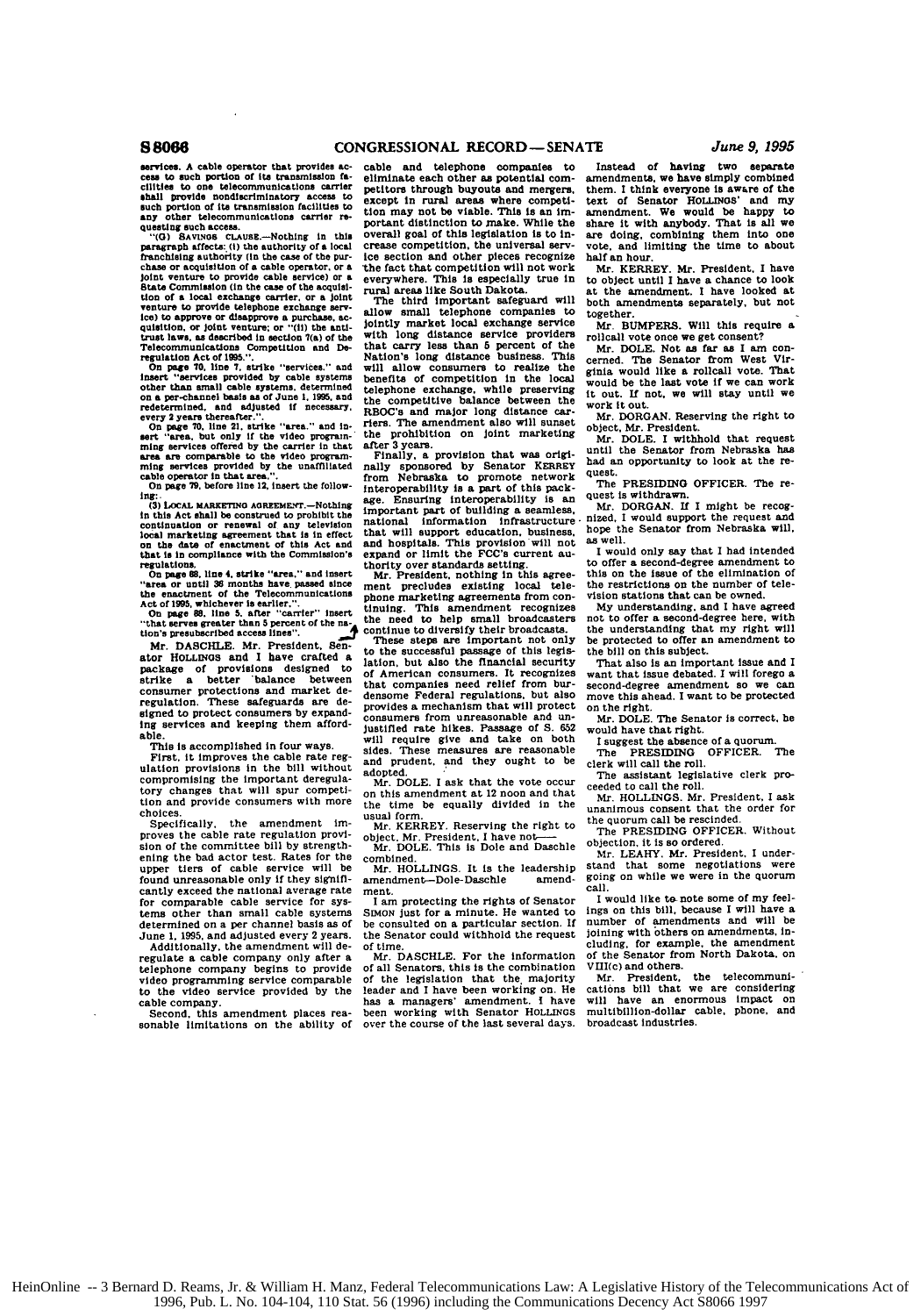## Document No. **33**